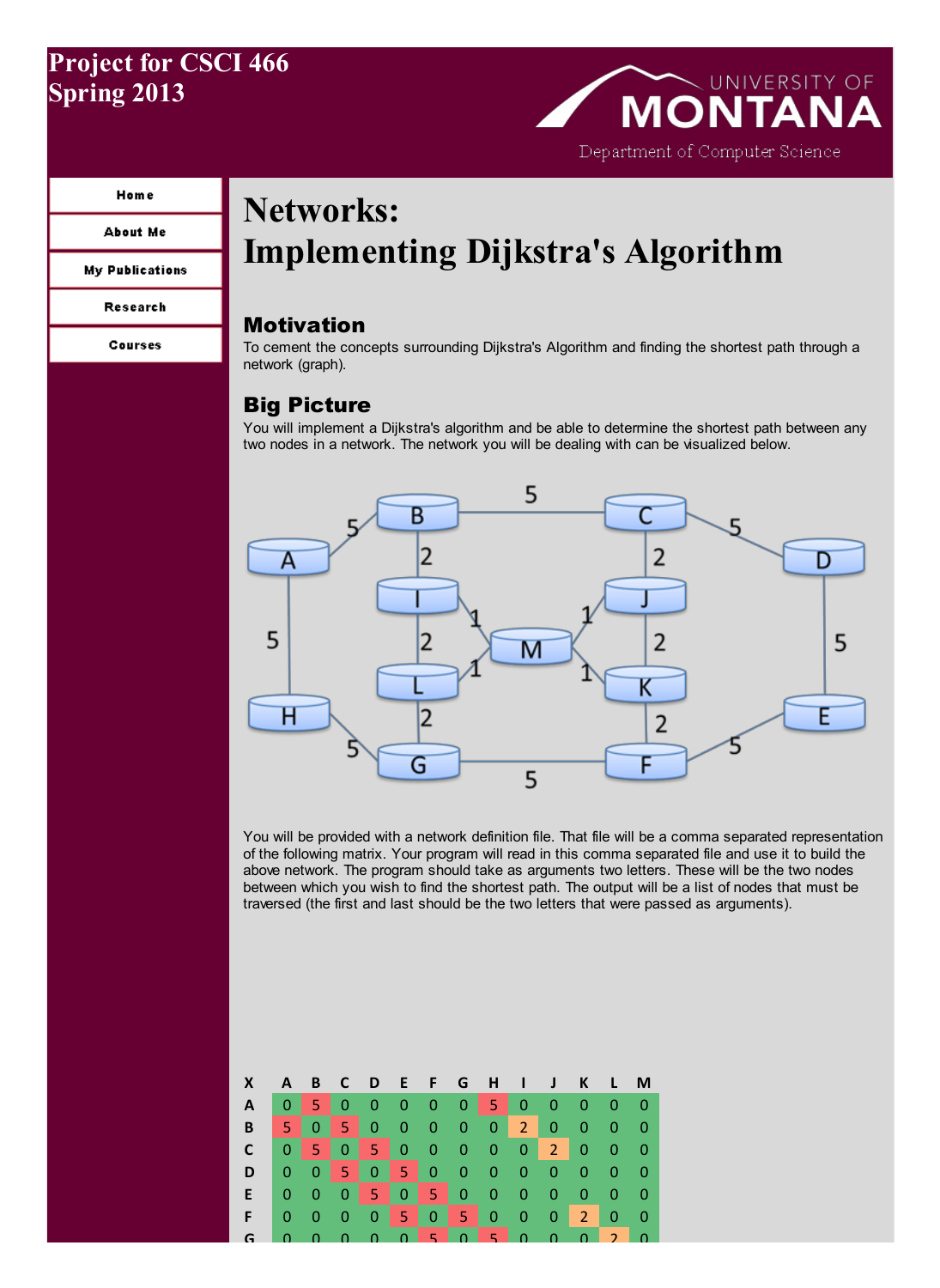| H.                          |     |  |  |  |  | 500000 <mark>5</mark> 000000 |  |  |
|-----------------------------|-----|--|--|--|--|------------------------------|--|--|
| 4                           |     |  |  |  |  | 0 2 0 0 0 0 0 0 0 0 0 2 1    |  |  |
| $\mathbf{J}$                |     |  |  |  |  | 0 0 2 0 0 0 0 0 0 0 2 0 1    |  |  |
| K 0 0 0 0 0 2 0 0 0 2 0 0 1 |     |  |  |  |  |                              |  |  |
| L 0 0 0 0 0 0 2 0 2 0 0 0 1 |     |  |  |  |  |                              |  |  |
| <b>M</b>                    | - 0 |  |  |  |  | 0 0 0 0 0 0 0 1 1 1 1 0      |  |  |

Here is a link to the above comma separated file [\(network.csv](http://www.cs.umt.edu/~dougr/networkingFiles/Dijkstras/network.csv)).

### **Specifics**

Write a Java program that reads in network.csv and instantiates a network with the indicated costs.

Have it take two letters as arguments (source node followed by destination node).

Have it output to the screen a list of nodes that must be traversed in order to follow the lowest cost path from the source to destination node.

If you wish, you may make it a GUI program in which case it will need to have an interface that takes as input the source and destination nodes and somehow displays the path, but this is not necessary. A simple console program is sufficient.

### When I ran my program…

I got the following output when I ran my implementation checking the distance between H and C

```
determining shortest path between H and C
H G L M J C
total distance: 11
```
#### When I ran A to E:

```
determining shortest path between A and E
A B I M K F E
total distance: 16
```
## Implementation hints

I created a Node class and a GetShortestPath class (the GetShortestPath class had my main method). My node object had the following attributes:

- $\bullet$  label (A, B, C, etc.)
- prevNode (reference to prev Node)
- minSoFar (integer)
- · hashMap (hash of distances to all other nodes, use labels as keys)

Within my GetShortestPath class I had the following methods:

- · readInFile: generates in memory hash of hashes with the from label as the first key and the to node as the second key
- · buildNetwork: instantiates each of the nodes and populates its hash of distances (using the above hash of hashes)
- · determineShortestPath: Dijkstra's algorithm (has <sup>a</sup> completedNodes Set. Also uses <sup>a</sup> Stack in order to push labels of last node and all nodes that are encountered when follow prevNodes back to source node)
- · getKnownMinNode: Dijkstra's helper, visit each node in completedNodes Set, find neighbors, calculate distance to that node (current node minSoFar+edge dist to that node), see if less than that node's minSoFar, if so, update, keep track of which adjacent node has minimal distance, and add that one to completedNodes.

## **Deliverables**

You will turn in a Java project and a Readme document. The readme should include your name, the date, the name of the class and project. I used NetBeans and it generated a folder like the following. Note that I had to place the network.csv in directory so my readFile function would work.